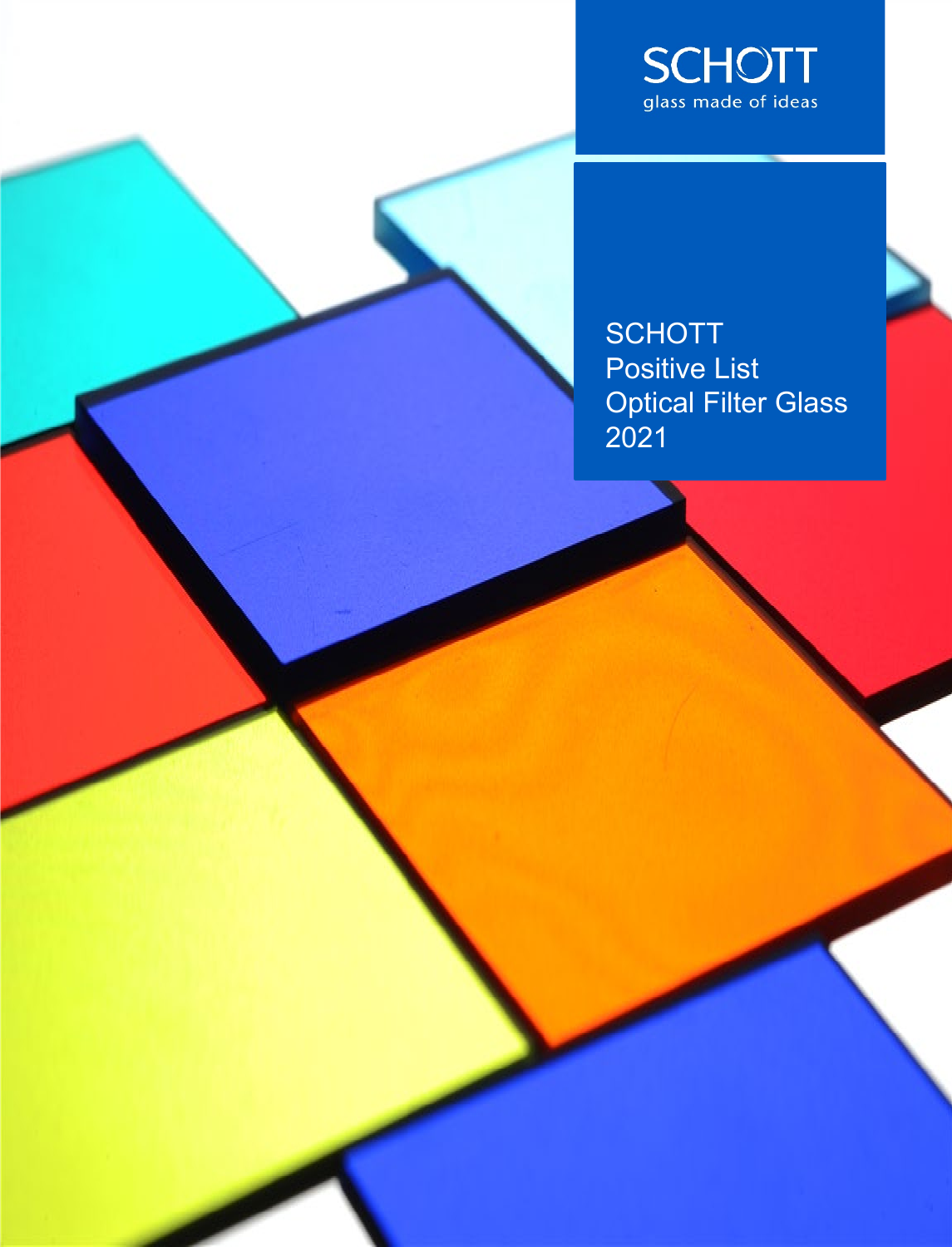# SCHOTT Positive List of Optical Filter Glasses

SCHOTT self-commitment to announce glass discontinuation years in advance. Version January 2021, effective from 1.1.2021

## **Our portfolio glasses are melted regularly for a long-term period**

The following glasses will remain in our portfolio for at least the next 5 years from the effective date. This list is subject to annual updates\*.

Any glass removed from this list in an update will then be scheduled as an "Inquiry Glass" for 5 years before it finally becomes an "Obsolete Glass" (see following sections).

This procedure will provide confidence and trust in the long-term supply of our portfolio.

| UV-<br><b>Bandpass</b>                        |                                                                                                                                                | <b>Bandpass</b>                                                                                                                                        | Multi-<br><b>Bandpass</b>                         | Longpass                                                                                                                     |                                                                                                                                                                                       | <b>Shortpass</b>                     | <b>Neutral</b><br>density                                                                      |
|-----------------------------------------------|------------------------------------------------------------------------------------------------------------------------------------------------|--------------------------------------------------------------------------------------------------------------------------------------------------------|---------------------------------------------------|------------------------------------------------------------------------------------------------------------------------------|---------------------------------------------------------------------------------------------------------------------------------------------------------------------------------------|--------------------------------------|------------------------------------------------------------------------------------------------|
| UG1<br>UG2A<br>UG <sub>5</sub><br><b>UG11</b> | BG <sub>3</sub><br>BG7<br><b>BG18</b><br><b>BG25</b><br><b>BG38</b><br><b>BG39</b><br><b>BG40</b><br><b>BG42</b><br><b>BG55</b><br><b>BG57</b> | <b>BG60</b><br><b>BG61</b><br><b>BG62</b><br><b>BG63</b><br><b>BG64</b><br><b>BG66</b><br><b>BG67</b><br>S8612<br>S8022<br>S8023<br>VG9<br><b>VG20</b> | <b>BG36</b><br>S8008G<br>S8802<br>S8806A<br>S8808 | N-WG280<br>N-WG295<br>N-WG305<br>N-WG320<br>N-WG360<br>S8003N<br>GG395<br>GG400<br>GG420<br>GG435<br>GG455<br>GG475<br>GG495 | OG515<br>OG530<br>OG550<br>OG570<br>OG590<br>RG610<br>RG630<br><b>RG645</b><br><b>RG665</b><br><b>RG695</b><br><b>RG715</b><br><b>RG780</b><br>RG830<br><b>RG850</b><br>RG9<br>RG1000 | KG1<br>KG <sub>2</sub><br>KG3<br>KG5 | NG <sub>1</sub><br>NG <sub>3</sub><br>NG4<br>NG <sub>5</sub><br>NG <sub>9</sub><br><b>NG11</b> |

*Table 1: SCHOTT portfolio glasses: long-term availability*

The stock of our portfolio glasses is replenished on a regular basis, however, the glass types are not available at all times in every format.

For information about available geometries of matte plates, polished filters, or coated filters, please contact us.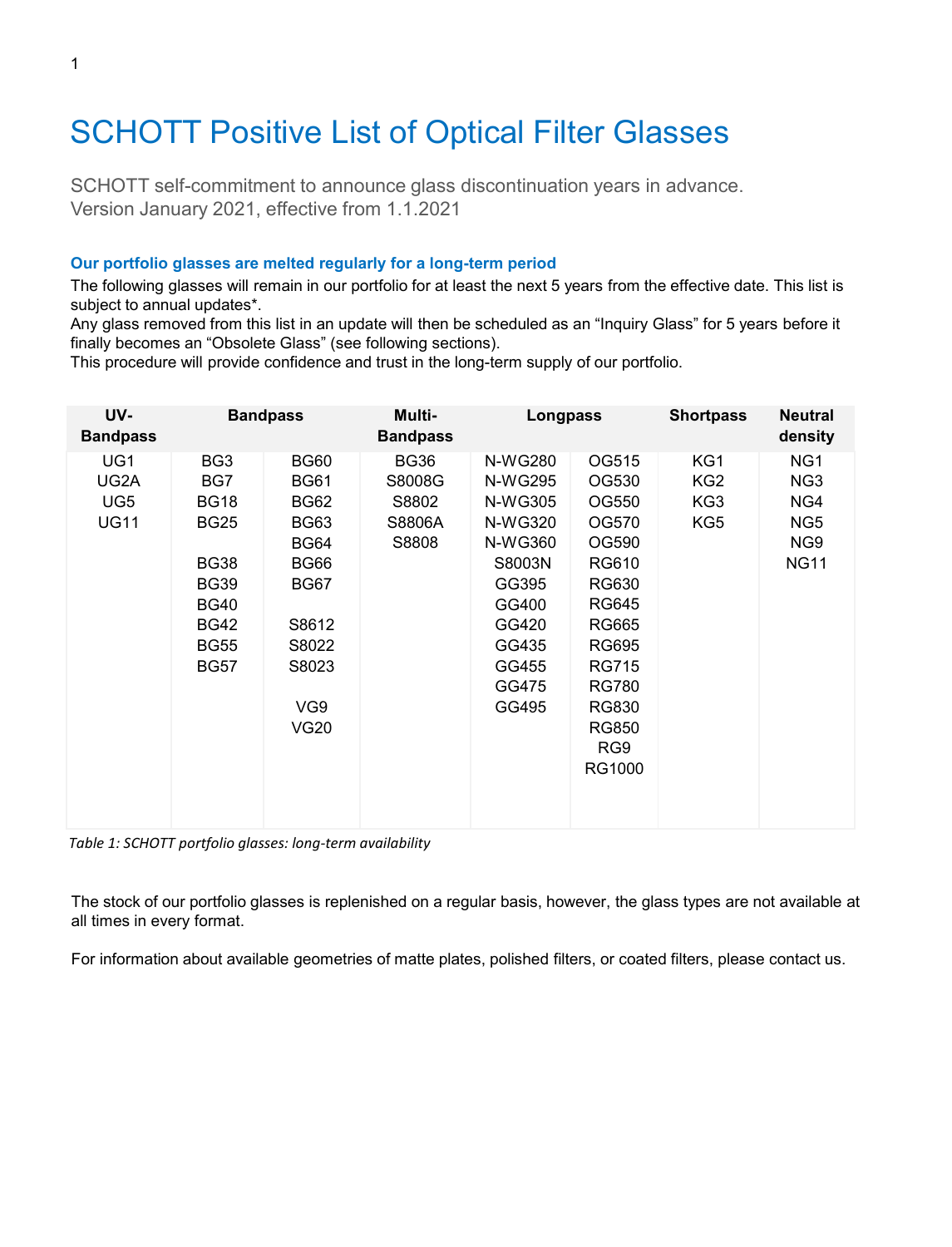#### **Glasses that are scheduled to become an inquiry glass**

The following glass types will become an inquiry glass on the date designated below. These glasses are handled in the same way as portfolio glasses and they are melted regularly until the designated date. From that day onwards they are still available as such, but new melts are made on customer demand only.

| Glass type         | will become an inquiry glass by |
|--------------------|---------------------------------|
| BG66HS             | 1.1.2024                        |
| S8809              | 1.1.2025                        |
| Grey25             | 1.1.2026                        |
| Grey <sub>50</sub> | 1.1.2026                        |

*Table 2: Portfolio glasses which are scheduled to become an inquiry glass*

#### **Inquiry glasses are produced on special request**

Some optical filter glass types are low in demand and our stock will not be replenished on a regular basis. The following inquiry glasses will be manufactured on customer demand only. We will gladly discuss minimum purchase quantities, specifications and costs with you.

| <b>UV-Bandpass</b> | <b>Bandpass</b>                                                                                                                                           | Multi-<br><b>Bandpass</b>               | Longpass                                                                                                          | <b>Shortpass</b> | Color<br>conversion | <b>Neutral</b><br>density  |
|--------------------|-----------------------------------------------------------------------------------------------------------------------------------------------------------|-----------------------------------------|-------------------------------------------------------------------------------------------------------------------|------------------|---------------------|----------------------------|
| <b>UVISOL 2008</b> | BG4<br><b>BG12</b><br><b>BG23</b><br>BG24A<br><b>BG26</b><br><b>BG28</b><br>BG34A<br><b>BG50</b><br>Green810<br>EuphosC<br>VG <sub>6</sub><br><b>VG14</b> | <b>BG20</b><br>S8003G<br>S8807<br>S8817 | <b>WG225</b><br>Filter 316<br>Filter 320<br>Filter 322<br>Filter 324<br>Filter 326<br>GG385<br>Soladur<br>Amadeus | KG4              | FG13A               | <b>NG10</b><br><b>NG12</b> |

*Table 3: Inquiry glasses*

#### **Obsolete glass types**

Inquiry glass types which have not been ordered in the past 5 years will become obsolete. Any glass which cannot be melted due to technical or legal reasons will become obsolete as well. The following glass types are obsolete:

FG3, M-UG2, M-UG6, S8005, S4020, UVILEX, URO H9

### **\*Please note**

This list is updated every year.

The filter glasses are melted in campaigns. The time interval between the melts varies for each glass. Therefore, the short term availability is subject to prior sale.